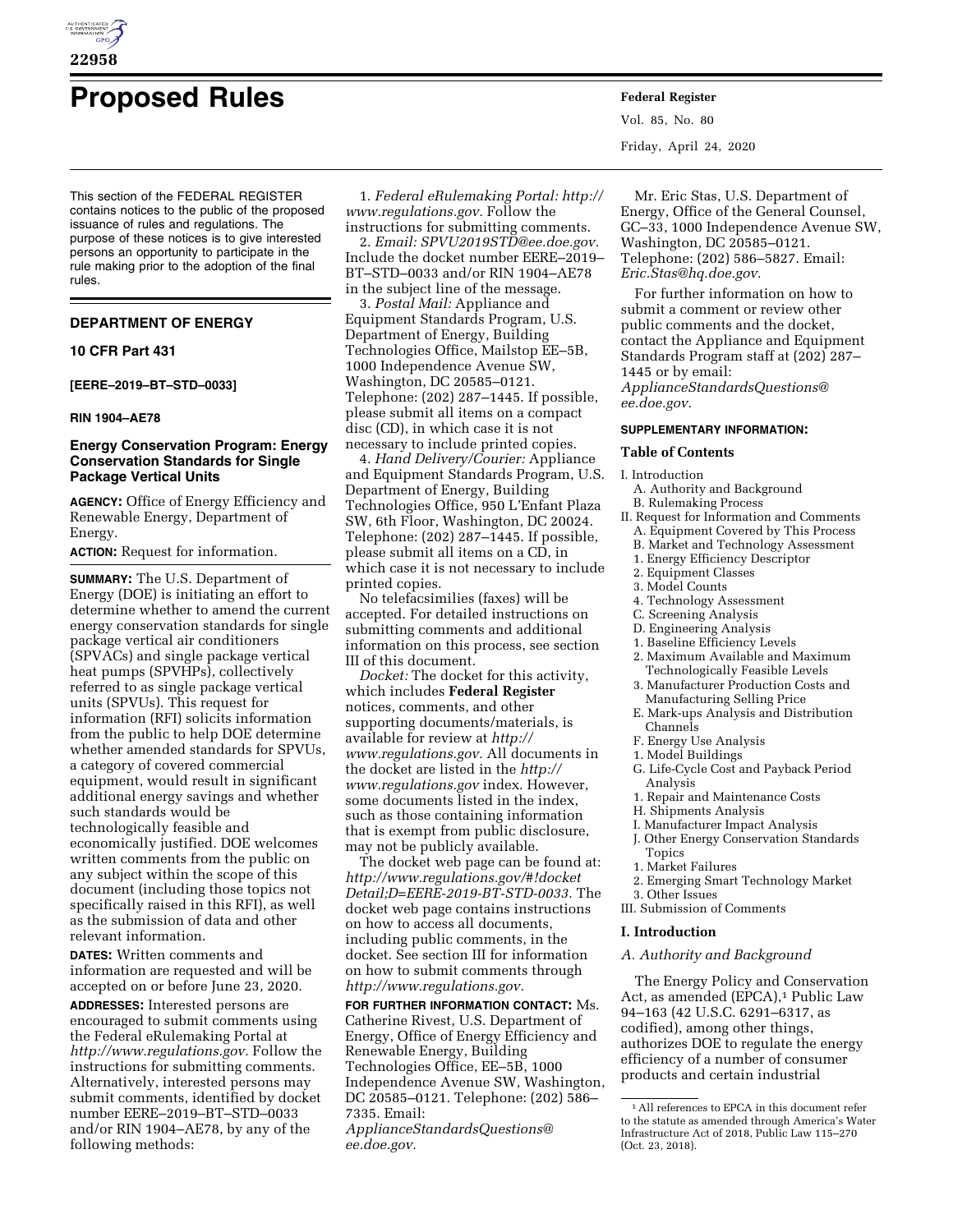equipment. Title III, Part  $C<sup>2</sup>$  of EPCA (42 U.S.C. 6311–6317, as codified), added by Public Law 95–619, Title IV, section 441(a), established the Energy Conservation Program for Certain Industrial Equipment, which sets forth a variety of provisions designed to improve energy efficiency. This equipment includes SPVUs, which are a category of small, large, and very large commercial package air conditioning and heating equipment and the subject of this RFI. (42 U.S.C. 6311(1)(B)–(D)) EPCA prescribed initial standards for this equipment. (42 U.S.C. 6313(a)(1)– (2))

Under EPCA, DOE's energy conservation program consists essentially of four parts: (1) Testing, (2) labeling, (3) Federal energy conservation standards, and (4) certification and enforcement procedures. Relevant provisions of EPCA specifically include definitions (42 U.S.C. 6311), energy conservation standards (42 U.S.C. 6313), test procedures (42 U.S.C. 6314), labeling provisions (42 U.S.C. 6315), and the authority to require information and reports from manufacturers (42 U.S.C. 6316).

Federal energy efficiency requirements for covered equipment established under EPCA generally supersede State laws and regulations concerning energy conservation testing, labeling, and standards. (42 U.S.C. 6316(a) and (b); 42 U.S.C. 6297) DOE may, however, grant waivers of Federal preemption for particular State laws or regulations, in accordance with the procedures and other provisions set forth under EPCA. (42 U.S.C. 6316(b)(2)(D))

The Energy Independence and Security Act of 2007 (EISA 2007), Public Law 110–140, amended EPCA in relevant part to establish equipment classes and minimum energy conservation standards for SPVUs. (42 U.S.C. 6313(a)(10)(A)) In doing so, the EISA 2007 amendments established Federal energy conservation standards for SPVUs at levels that generally corresponded to the levels in the 2004 edition of the American Society of Heating, Refrigerating and Air-Conditioning Engineers (ASHRAE) Standard 90.1, *Energy Standard for Buildings Except Low-Rise Residential Buildings* (*i.e.,* ASHRAE Standard 90.1– 2004). On March 23, 2009, DOE published a final rule that codified the statutory equipment classes and energy conservation standards for SPVUs into DOE's regulations in the Code of Federal Regulations (CFR) at 10 CFR 431.97. 74

FR 12058, 12073–12074 (March 2009 final rule).

EPCA further required that, not later than 3 years after the date of enactment of EISA 2007, DOE must review ASHRAE Standard 90.1, with respect to SPVACs and SPVHPs in accordance with the procedures established under 42 U.S.C. 6313(a)(6). (42 U.S.C. 6313(a)(10)(B)) Additionally, in acknowledgement of technological changes that yield energy efficiency benefits, Congress further directed DOE through EPCA to consider amending the existing Federal energy conservation standards for SPVUs, each time ASHRAE amends Standard 90.1 with respect to such equipment. (42 U.S.C. 6313(a)(6)(A)) When triggered in this manner, DOE must undertake and publish an analysis of the energy savings potential of amended energy efficiency standards, and amend the Federal standards to establish a uniform national standard at the minimum level specified in the amended ASHRAE Standard 90.1, unless DOE determines that there is clear and convincing evidence to support a determination that a more-stringent standard level as a national standard would produce significant additional energy savings and be technologically feasible and economically justified. (42 U.S.C. 6313(a)(6)(A)(i)–(ii))

On September 23, 2015, DOE published amendments to the SPVU standards in accordance with the 3-year review prescribed by EPCA as amended by EISA 2007 and in response to the 2013 update to ASHARE Standard 90.1 (*i.e.,* ASHRAE Standard 90.1–2013). 80 FR 57438 (September 2015 final rule). For four of the six SPVU equipment classes, DOE adopted the levels specified ASHRAE Standard 90.1–2013. 80 FR 57438, 57439 (Sept. 23, 2015). For the remaining two equipment classes, DOE concluded that there is clear and convincing evidence to support more stringent standards than the levels in ASHRAE Standard 90.1–2013. *Id.*  Compliance dates for the amended standards were as follows: SPVACs and SPVHPs <65,000 Btu/h cooling capacity beginning September 23, 2019; SPVACs and SPVHPs ≥65,000 and <135,000 Btu/ h cooling capacity, beginning October 9, 2015; and SPVACs and SPVHPs ≥135,000 and <240,000 Btu/h cooling capacity, beginning October 9, 2016. 80 FR 57438, 57438 (Sept. 23, 2015). The current energy conservation standards are codified at 10 CFR 431.97.

The currently applicable DOE test procedure for SPVUs is set forth at 10 CFR 431.96. DOE's test procedures for SPVUs were established in a final rule for commercial heating, air-

conditioning, and water-heating equipment published on May 16, 2012. 77 FR 28928. The current test procedure incorporates by reference American National Standards Institute (ANSI)/Air-Conditioning, Heating, and Refrigeration Institute (AHRI) Standard 390–2003, *Performance Rating of Single Package Vertical Air-Conditioners and Heat Pumps* (ANSI/AHRI 390–2003), omitting section 6.4. The current test procedure also requires that manufacturers adhere to additional provisions in paragraphs (c) and (e) of 10 CFR 431.96. Paragraph (c) of 10 CFR 431.96 provides the method for an optional compressor break-in period, while paragraph (e) of 10 CFR 431.96 provides specifications for addressing key information typically found in the installation and operation manuals.

ASHRAE Standard 90.1 has been updated on several occasions since the 2013 version, the most recently being released on October 26, 2016 (*i.e.,*  ASHRAE Standard 90.1–2016). However, the standard levels for SPVUs remain unchanged from the 2013 version.

In those situations where ASHRAE has not acted to amend the levels in Standard 90.1 for the equipment types enumerated in the statute, EPCA also provides for a 6-year-lookback to consider the potential for amending the uniform national standards. (42 U.S.C. 6313(a)(6)(C)) Specifically, pursuant to EPCA, DOE is required to conduct an evaluation of each class of covered equipment in the ASHRAE Standard 90.1 ''every 6 years'' to determine whether the applicable energy conservation standards need to be amended. (42 U.S.C. 6313(a)(6)(C)(i)) DOE must publish either a notice of proposed rulemaking (NOPR) to propose amended standards or a notice of determination that existing standards do not need to be amended. (42 U.S.C. 6313(a)(6)(C)(i)(I)–(II)) In making a determination, DOE must evaluate whether amended standards would result in significant additional conservation of energy and are technologically feasible and economically justified. (42 U.S.C.  $6313(a)(6)(C)(i)(I); 42 U.S.C.$  $6313(a)(6)(A)$  In proposing new standards under the 6-year-lookback review, DOE must undertake the same considerations as if it were adopting a standard that is more stringent than an amendment to ASHRAE Standard 90.1.  $(42 \text{ U.S.C. } 6313(a)(6)(C)(i)(II); 42 \text{ U.S.C.}$ 6313(a)(6)(B)) This is a separate statutory review obligation, as differentiated from the obligation triggered by an ASHRAE Standard 90.1 amendment, as previously discussed.

<sup>2</sup>For editorial reasons, upon codification in the U.S. Code, Part C was redesignated Part A–1.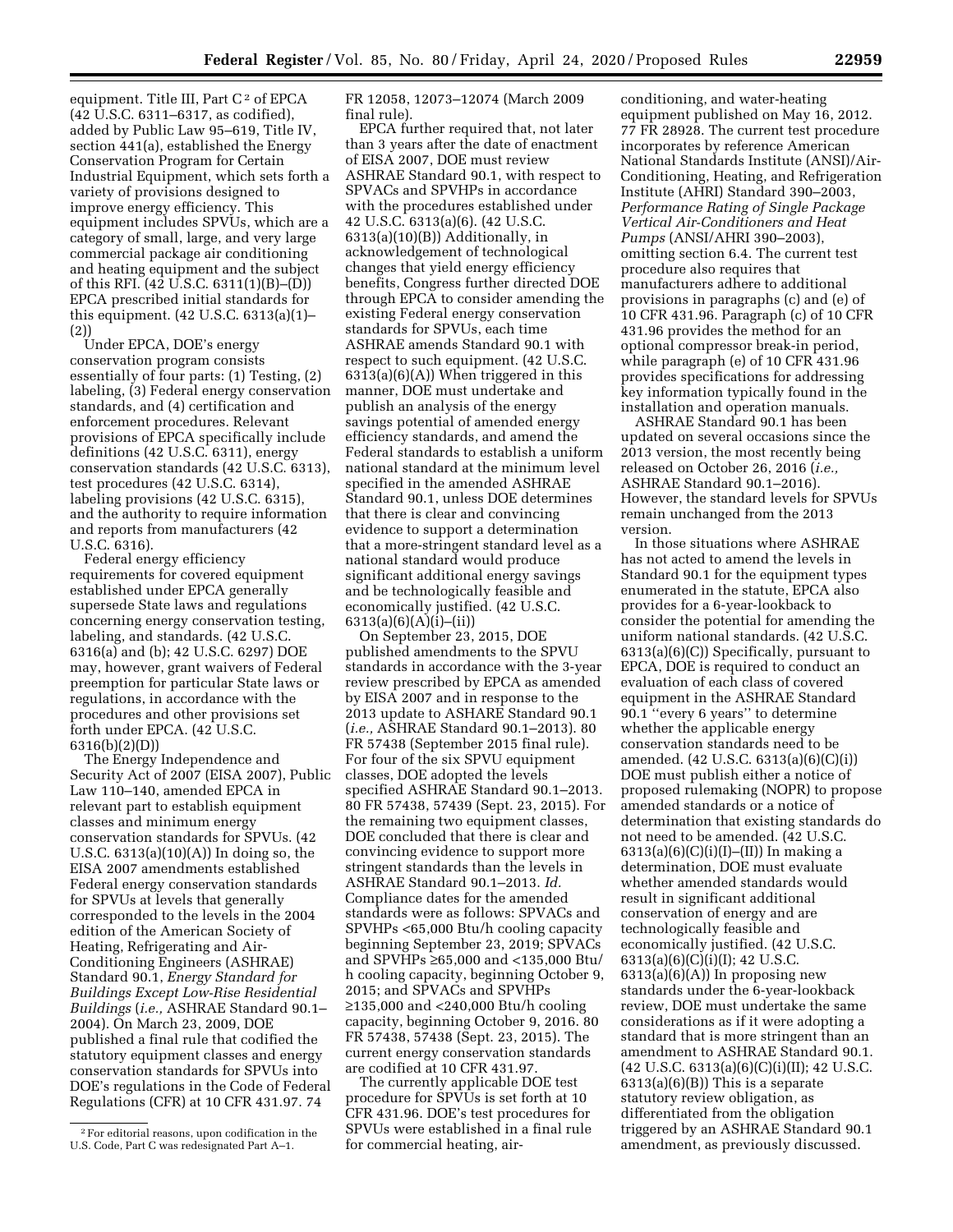While the statute continues to defer to ASHRAE's lead on covered equipment subject to Standard 90.1, it does allow for a comprehensive review of all such equipment and the potential for adopting more-stringent standards, where supported by the requisite clear and convincing evidence. That is, DOE interprets ASHRAE's not amending Standard 90.1 with respect to a product or equipment type as ASHRAE's determination that the standard applicable to that product or equipment type is already at an appropriate level of stringency, and DOE will not amend that standard unless there is clear and convincing evidence that a morestringent level is justified. In those instances where DOE makes a determination that the standards for the equipment in question do not need to be amended, the statute requires the Department to revisit that decision within three years to either make a new determination or propose amended standards. (42 U.S.C. 6313(a)(6)(C)(iii)(II))

DOE is publishing this RFI to collect data and information to inform its

decision consistent with its obligations under EPCA.

## *B. Rulemaking Process*

As discussed, DOE is required to conduct an evaluation of each class of covered equipment in ASHRAE Standard 90.1 every 6 years. (42 U.S.C. 6313(a)(6)(C)(i)) In making a determination of whether standards for such equipment need to be amended, DOE must follow specific statutory criteria. DOE must evaluate whether amended Federal standards would result in significant additional conservation of energy and are technologically feasible and economically justified. (42 U.S.C. 6313(a)(6)(C)(i) (*referencing* 42 U.S.C.  $6313(a)(6)(A)(ii)(II)$  To determine whether a potential proposed standard is economically justified, EPCA requires that DOE determine whether the benefits of the standard exceed its burdens by considering, to the greatest extent practicable, the following seven factors:

(1) The economic impact of the standard on manufacturers and consumers of the equipment subject to the standard;

(2) The savings in operating costs throughout the estimated average life of the covered equipment in the type (or class) compared to any increase in the price of, initial charges for, or maintenance expenses of the covered equipment that are likely to result from the standard;

(3) The total projected amount of energy savings likely to result directly from the standard;

(4) Any lessening of the utility or the performance of the covered equipment likely to result from the standard;

(5) The impact of any lessening of competition, as determined in writing by the Attorney General, that is likely to result from the standard;

(6) The need for national energy conservation; and

(7) Other factors the Secretary of Energy (Secretary) considers relevant.

(42 U.S.C. 6313(a)(6)(C)(i)(II) (*referencing* 42 U.S.C. 6313(a)(6)(B)(ii)(I)–(VII)))

DOE fulfills these and other applicable requirements by conducting a series of analyses throughout the rulemaking process. Table I.1 shows the individual analyses that are performed to satisfy each of the requirements within EPCA.

# TABLE I.1—EPCA REQUIREMENTS AND CORRESPONDING DOE ANALYSIS

| <b>EPCA</b> requirement                                                           | Corresponding DOE analysis                                                                                                                                               |
|-----------------------------------------------------------------------------------|--------------------------------------------------------------------------------------------------------------------------------------------------------------------------|
|                                                                                   | • Shipments Analysis.<br>• National Impact Analysis.                                                                                                                     |
|                                                                                   | • Energy and Water Use Determination.<br>• Market and Technology Assessment.<br>• Screening Analysis.                                                                    |
| Economic Justification:<br>1. Economic impact on manufacturers and consumers      | • Engineering Analysis.<br>• Manufacturer Impact Analysis.<br>• Life-Cycle Cost and Payback Period Analysis.<br>• Life-Cycle Cost Subgroup Analysis.                     |
| 2. Lifetime operating cost savings compared to increased cost for<br>the product. | • Shipments Analysis.<br>• Mark-ups for Product Price Determination.<br>• Energy and Water Use Determination.<br>• Life-Cycle Cost and Payback Period Analysis.          |
|                                                                                   | • Shipments Analysis.<br>• National Impact Analysis.                                                                                                                     |
|                                                                                   | • Screening Analysis.<br>• Engineering Analysis.                                                                                                                         |
| 6. Need for national energy and water conservation                                | • Manufacturer Impact Analysis.<br>• Shipments Analysis.<br>• National Impact Analysis.                                                                                  |
| 7. Other factors the Secretary considers relevant                                 | • Employment Impact Analysis.<br>• Utility Impact Analysis.<br>• Emissions Analysis.<br>• Monetization of Emission Reductions Benefits.<br>• Regulatory Impact Analysis. |

As detailed throughout this RFI, DOE is publishing this document seeking input and data from interested parties to aid in the development of the technical analyses on which DOE will ultimately rely to determine whether (and if so, how) to amend the energy conservation standards for SPVUs.

# **II. Request for Information and Comments**

In the following sections, DOE has identified a variety of issues on which it seeks input to aid in the development of the technical and economic analyses regarding whether amended standards for SPVUs may be warranted. DOE also

welcomes comments on other issues relevant to this data-gathering process that may not specifically be identified in this document.

In addition, as an initial matter, DOE seeks comment on whether there have been sufficient technological or market changes since the most recent standards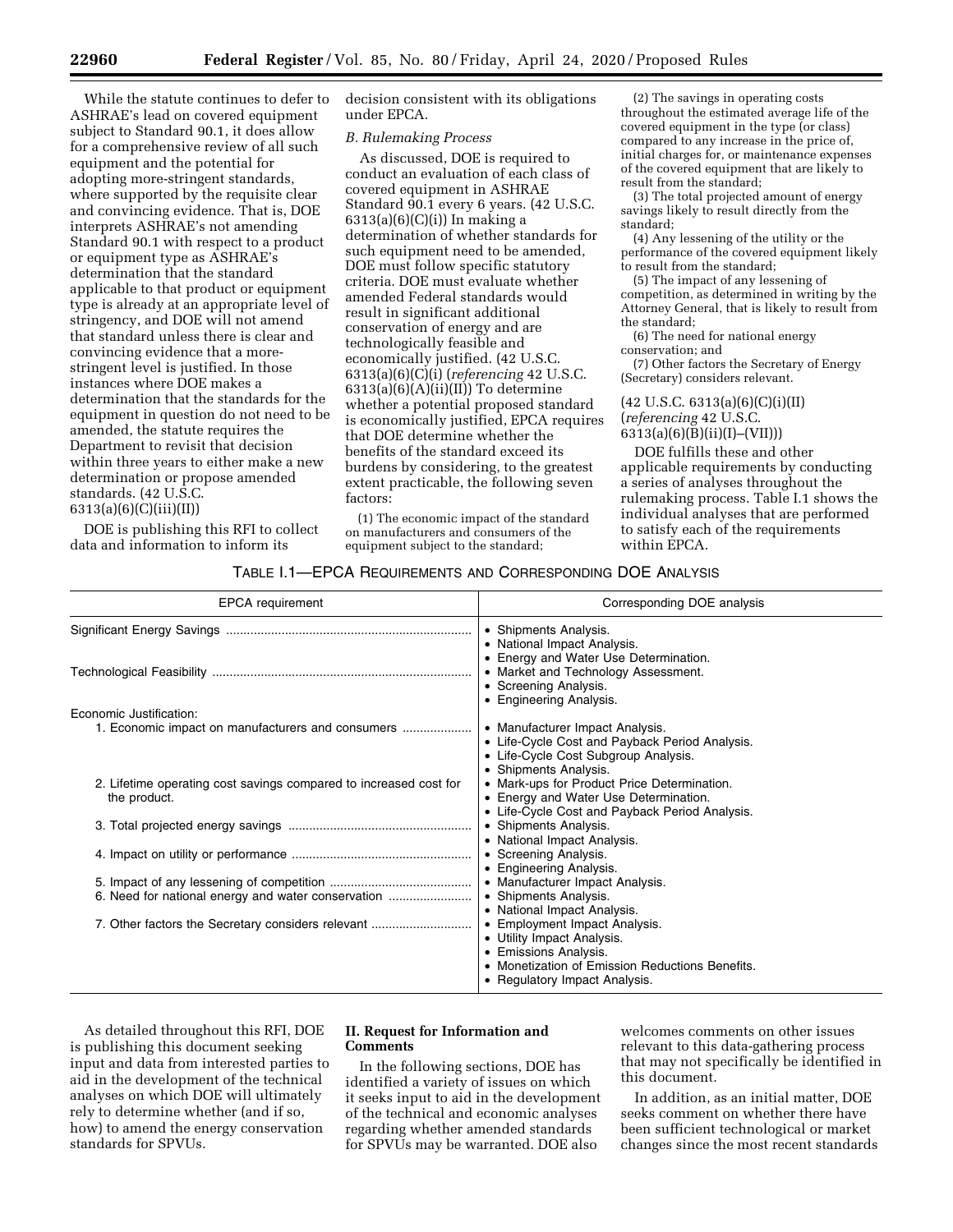update that may justify a new rulemaking to consider more-stringent standards. Specifically, DOE seeks data and information that could enable the agency to determine whether DOE should propose a ''no new standard'' determination because a more-stringent standard: (1) Would not result in a significant additional savings of energy; (2) is not technologically feasible; (3) is not economically justified; or (4) any combination of foregoing.

#### *A. Equipment Covered by This Process*

This RFI covers equipment that meet the definitions of SPVACs and SPVHPs, as codified at 10 CFR 431.92. The definitions for SPVACs and SPVHPs were established under EPCA, as amended by EISA 2007 (*see* 42 U.S.C. 6311(22) and (23)), and codified in the March 2009 final rule. 74 FR 12058, 12061, 12073 (March 23, 2009).

DOE defines a ''single package vertical air conditioner'' as air-cooled commercial package air conditioning and heating equipment that:

(1) Is factory assembled as a single package that:

(i) Has major components that are arranged vertically;

(ii) Is an encased combination of cooling and optional heating components; and

(iii) Is intended for exterior mounting on, adjacent interior to, or through an outside wall;

(2) Is powered by single- or three-phase current;

(3) May contain one or more separate indoor grilles, outdoor louvers, various ventilation options, indoor free air discharges, ductwork, well plenum, or sleeves; and

(4) Has heating components that may include electrical resistance, steam, hot water, or gas, but may not include reverse cycle refrigeration as a heating means.

## 10 CFR 431.92

DOE defines ''single package vertical heat pumps'' as a single package vertical air conditioner that: (1) Uses reverse cycle refrigeration as its primary heating source and (2) may include secondary supplemental heating by means of electrical resistance, steam, hot water, or gas. *Id.* 

*Issue A.1* DOE requests comment on whether the definitions for SPVUs require any revisions—and if so, how those definitions should be revised. Please provide the rationale for any suggested change.

*Issue A.2* DOE requests comment on whether additional equipment definitions are necessary to close any potential gaps in existing coverage between equipment types. If there are such gaps, DOE also seeks input on whether equipment currently exists in the market that are in such a gap or

whether they are being planned for introduction.

## *B. Market and Technology Assessment*

The market and technology assessment that DOE routinely conducts when analyzing the impacts of a potential new or amended energy conservation standard provides information about the SPVUs industry that will be used in DOE's analysis throughout the rulemaking process. DOE uses qualitative and quantitative information to characterize the structure of the industry and market. DOE identifies manufacturers, estimates market shares and trends, addresses regulatory and non-regulatory initiatives intended to improve energy efficiency or reduce energy consumption, and explores the potential for efficiency improvements in the design and manufacturing of SPVUs. DOE also reviews product literature, industry publications, and company websites. Additionally, DOE considers conducting interviews with manufacturers to improve its assessment of the market and available technologies for SPVUs.

1. Energy Efficiency Descriptor

For SPVUs, DOE currently prescribes energy efficiency ratio (EER) as the cooling mode metric and coefficient of performance (COP) as the heating mode metric. 10 CFR 431.96. These energy efficiency descriptors are the same as those included in ASHRAE 90.1–2016 for SPVUs. EER is the ratio of the produced cooling effect of the SPVU to its net work input, expressed in Btu/ watt-hour, and measured at standard rating conditions. COP is the ratio of the produced heating effect of the SPVU to its net work input, when both are expressed in identical units of measurement, and measured at standard rating conditions. DOE's test procedure for SPVUs does not include a seasonal metric that accounts for part-load performance.

On July 20, 2018, DOE published an RFI (July 2018 TP RFI) to collect information and data to consider amendments to DOE's test procedure for SPVUs. 83 FR 34499. As part of the July 2018 TP RFI, DOE requested comment on whether adoption of a cooling-mode metric that integrates part-load performance would better represent fullseason efficiency for SPVUs. 83 FR 34499, 34503 (July 20, 2018). If DOE amends the SPVU test procedure to incorporate a part-load metric, it would conduct any analysis for future standards rulemakings, if any, based on the amended test procedure.

# 2. Equipment Classes

For SVPUs, the current energy conservation standards specified in 10 CFR 431.97 are based on six equipment classes determined according to the following performance-related features that provide utility to the consumer: Cooling capacity and whether the equipment is an air conditioner or a heat pump. Table II.1 lists the current six equipment classes for SPVUs:

# TABLE II.1—CURRENT SPVU EQUIPMENT CLASSES

|           | Equipment class                                            |  |  |
|-----------|------------------------------------------------------------|--|--|
|           | SPVAC <65,000 Btu/h.<br>2    SPVHP <65,000 Btu/h.          |  |  |
|           | 3  SPVAC ≥65,000 Btu/h and <135,000                        |  |  |
|           | Btu/h.                                                     |  |  |
|           | SPVHP $\geq 65,000$ Btu/h and <135,000<br>Btu/h.           |  |  |
| 5         | SPVAC ≥135,000 Btu/h and <240,000                          |  |  |
| $6 \dots$ | Btu/h.<br>SPVHP $\geq$ 135,000 Btu/h and <240,000<br>Rtu/h |  |  |

*Issue B.1* DOE requests feedback on the current SPVU equipment classes and whether changes to these individual equipment classes and their descriptions should be made or whether certain classes should be merged or separated. Specifically, DOE requests comment on opportunities to combine equipment classes that could reduce regulatory burden. DOE further requests feedback on whether combining certain classes could impact product utility by eliminating any performance-related features or impact the stringency of the current energy conservation standard for these equipment. DOE also requests comment on separating any of the existing equipment classes and whether it would reduce any compliance burdens.

## 3. Model Counts

For this RFI, DOE conducted a review of the current market for SPVUs based on models included in DOE's Compliance Certification Database.3 Table II.2 shows the number of models listed within the DOE Compliance Certification Database that DOE has identified for each class of SPVUs. Based on DOE's review of equipment currently available on the market, DOE did not identify any SPVAC models with a cooling capacity greater than

<sup>3</sup> DOE's Compliance Certification Database can be found at *[https://www.regulations.doe.gov/](https://www.regulations.doe.gov/certification-data/products.html#q=Product_Group_s%3A*)  [certification-data/products.html#q=Product](https://www.regulations.doe.gov/certification-data/products.html#q=Product_Group_s%3A*)*\_ *Group*\_*[s%3A\\*](https://www.regulations.doe.gov/certification-data/products.html#q=Product_Group_s%3A*)* (Last accessed Jan. 29, 2020).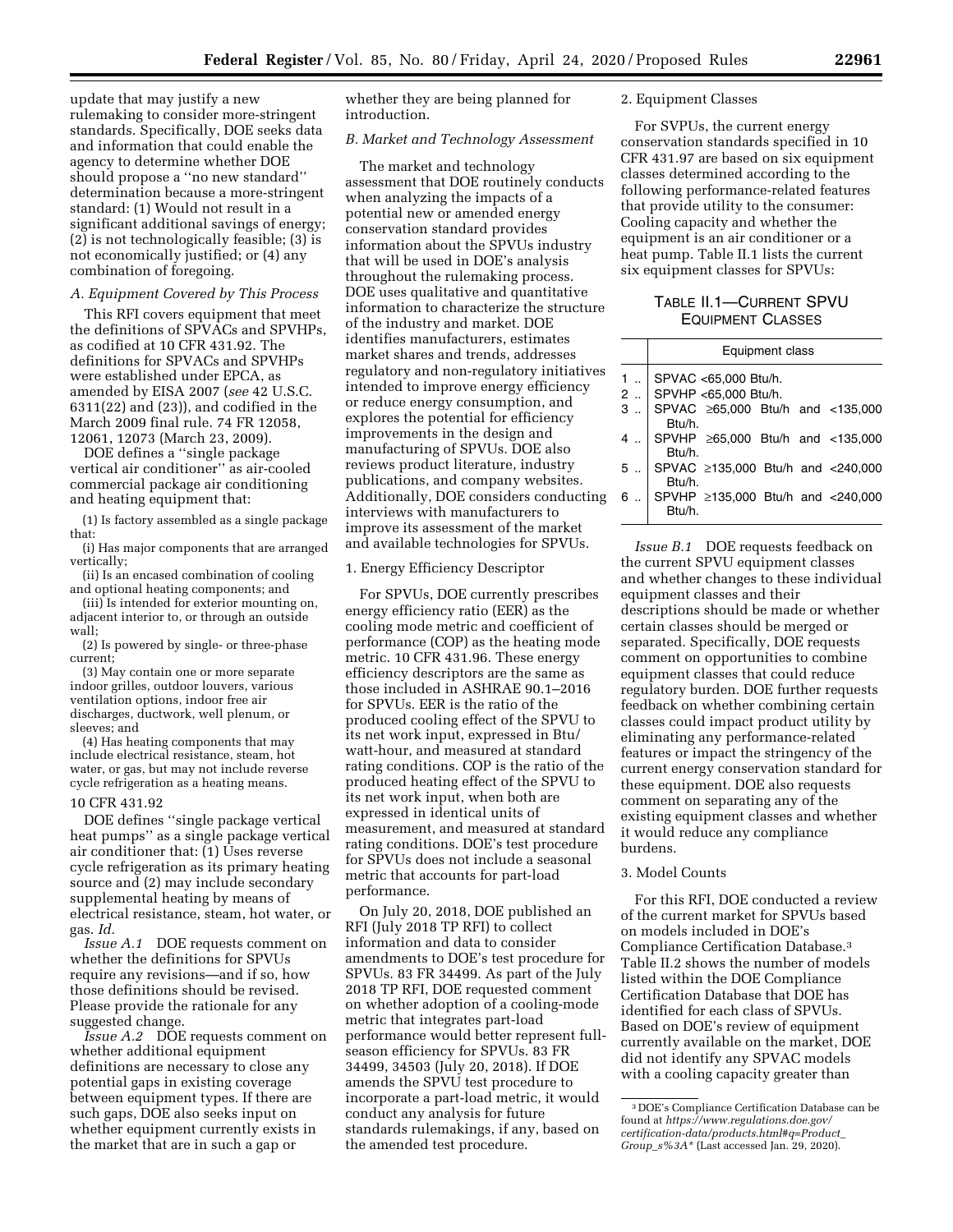135,000 Btu/h or SPVHP models with cooling capacities greater than 65,000 Btu/h.

cooling capacities greater than 65,000 Btu/h.

| Cooling capacity range<br>(Btu/h) | Number of models      |                     |
|-----------------------------------|-----------------------|---------------------|
|                                   | <b>SPVACs</b>         | <b>SPVHPs</b>       |
| < 65.000                          | 41 <sup>2</sup><br>58 | 221<br>$\mathbf{0}$ |

*Issue B.2* DOE requests comment on whether there are units currently available on the market in the following equipment classes: SPVHP ≥65,000 Btu/ h and <135,000 Btu/h, SPVAC ≥135,000 Btu/h and <240,000 Btu/h, and SPVHP ≥135,000 Btu/h and <240,000 Btu/h.

## 4. Technology Assessment

In analyzing the feasibility of potential new or amended energy conservation standards, DOE uses information about existing and past technology options and prototype designs to help identify technologies that manufacturers could use to meet and/or exceed a given set of energy conservation standards under consideration. In consultation with interested parties, DOE intends to develop a list of technologies to consider in its analysis. That analysis will likely include a number of the technology options DOE previously considered during its most recent rulemaking for SPVUs (*i.e.,* the September 2015 final rule). 80 FR 57438 (Sept. 23, 2015). A complete list of those prior options appears in Table II.3.

TABLE II.3—TECHNOLOGY OPTIONS FOR SPVUS CONSIDERED IN THE DEVELOPMENT OF THE SEPTEMBER 2015 FINAL RULE

| <b>Technology Options</b>                                                            |                                                                                                                                          |
|--------------------------------------------------------------------------------------|------------------------------------------------------------------------------------------------------------------------------------------|
| Heat Exchanger Im-<br>provements.                                                    | Increased frontal coil<br>area.<br>Increased depth of<br>coil.<br>Microchannel heat<br>exchangers.<br>Dual condenser heat<br>exchangers. |
| Indoor Blower and<br>Outdoor Fan Im-<br>provements.<br>Compressor Improve-<br>ments. | Improved fan motor<br>efficiency.<br>Improved fan blades.<br>Improved compressor<br>efficiency.<br>Multi-speed compres-<br>sors.         |

TABLE II.3—TECHNOLOGY OPTIONS FOR SPVUS CONSIDERED IN THE DEVELOPMENT OF THE SEPTEMBER 2015 FINAL RULE—Continued

Other Improvements .. Thermostatic expansion valves. Electronic expansion valves. Thermostatic cyclic controls.

In addition, DOE conducted preliminary market research by examining manufacturer product literature and published technical literature (*e.g.,* reports, journal articles, or presentations) which identified specific technologies and design options, and DOE will consider these along with others identified during the rulemaking process, should it determine that a rulemaking is necessary. Table II.4 lists additional technology options that DOE may consider in a future SPVU energy conservation standards rulemaking.

TABLE II.4—OTHER TECHNOLOGY OPTIONS FOR SPVUS

| <b>Technology Options</b>                           |                                                                                      |  |
|-----------------------------------------------------|--------------------------------------------------------------------------------------|--|
| Indoor Blower and<br>Outdoor Fan Im-<br>provements. | Variable speed con-<br>denser fan/motor.<br>Variable speed in-<br>door blower/motor. |  |

*Issue B.4* DOE seeks information on the technologies listed in Table II.3 regarding their applicability to the current market and how these technologies may impact the efficiency of SPVUs, as measured according to the DOE test procedure. DOE also seeks information on how these technologies may have changed since they were considered in the September 2015 final rule analysis. Specifically, DOE seeks information on the range of efficiencies or performance characteristics that are currently available for each technology option.

*Issue B.5* DOE seeks information on the technologies listed in Table II.4

regarding their market adoption, costs, and any concerns with incorporating them into equipment (*e.g.,* impacts on consumer utility, potential safety concerns, manufacturing/production/ implementation issues).

*Issue B.6* DOE seeks comment on other technology options that it should consider for inclusion in its analysis and if these technologies may impact equipment features or consumer utility.

DOE did not evaluate several technology options in the September 2015 final rule for the following reasons:

• Data were not available to evaluate

the energy efficiency characteristics; • The test procedure would not

measure the energy impact of these technologies; and

• Available data suggest that the efficiency benefits of the technology are negligible.

80 FR 57438, 57454–57455 (Sept. 23, 2015)

DOE did not evaluate microchannel heat exchangers for the September 2015 final rule engineering analysis because there was insufficient information regarding improvements to the overall system's energy efficiency. 80 FR 57438, 57455 (Sept. 23, 2015).

*Issue B.7* DOE requests information and data on how microchannel heat exchangers may impact overall system energy efficiency for SPVUs.

In addition, DOE did not consider the following technologies for the engineering analysis because they were determined not to have a measured impact on energy consumption based on the DOE test procedure:

• Thermostatic Expansion Valves (TXVs) and Electronic Expansion Valves (EEVs);

• Thermostatic Cyclic Controls, and

• Multi-Speed Compressors, *Id.* 

As discussed in section II.B.1 of this RFI, the current DOE test procedure for SPVUs measures efficiency at full-load steady-state conditions, while TXV, EEV, thermostatic cyclic controls, and multi-speed compressor technologies only provide benefit at part-load conditions. TXVs and EEVs regulate the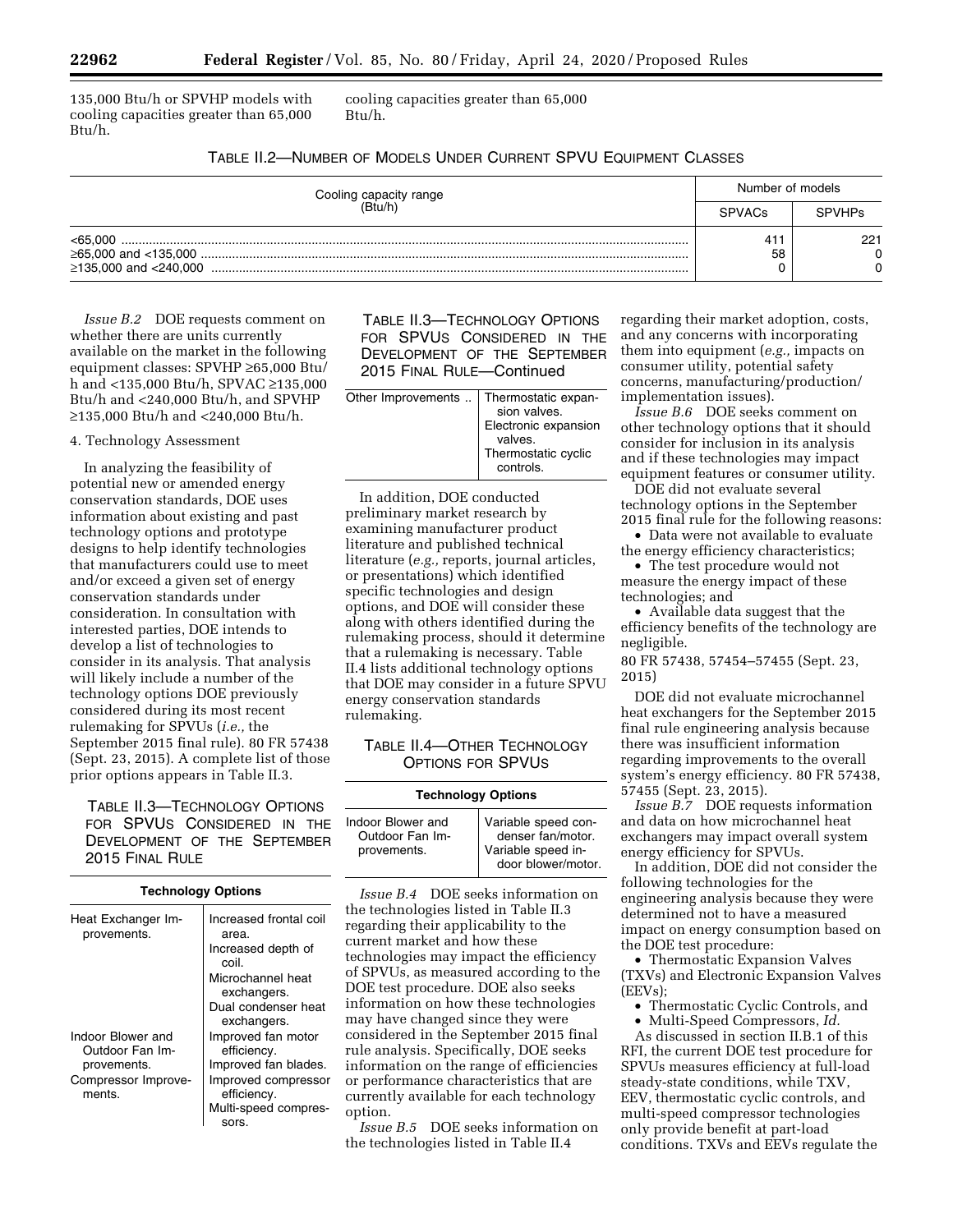flow of liquid refrigerant entering the evaporator and can adapt to changes in operating conditions, such as variations in temperature, humidity, and compressor staging. As a result, TXVs and EEVs can control for optimum system operating parameters over a wide range of operating conditions, and are a consideration in evaluating improved seasonal efficiency. Thermostatic cyclic controls more accurately monitor room temperature and allow for modulation of performance to match room conditions, which impacts seasonal energy savings. Multi-speed compressors (*e.g.,* twospeed, variable-capacity, and variablespeed compressors) enable modulation of the refrigeration system cooling capacity, allowing the unit to match the cooling load. This modulation can improve efficiency by reducing off-cycle losses and can improve heat exchanger effectiveness at part-load conditions by operating at a lower mass flow rate.

DOE notes that the technologies identified in Table II.4 (*i.e.,* variable speed condenser fan motors and variable speed indoor blower motors) would likewise not have a measured impact on energy consumption based on the current test procedure. These technologies allow for varying fan speed to reduce airflow rate at part-load operation, which is not accounted for under the current metric.

As discussed in section II.B.1 of this RFI, DOE may consider adopting for SPVUs a cooling-mode metric that integrates part-load performance.

*Issue B.8* DOE requests comment and data on how the following technology options would impact the measured energy consumption for SPVUs based on the current DOE test procedure: TXVs and EEVs, thermostatic cyclic controls, multispeed compressors, variable speed condenser fan motors, and variable speed indoor blower motors. In the event DOE were to amend the metric for the SPVU standards to account for partload performance, DOE requests data on the efficiency improvement associated with these technology options when considering part-load operation. In addition, DOE requests data on any other technology options not listed above that would improve the efficiency of equipment under part-load conditions.

Finally, DOE did not consider the following technologies for the engineering analysis because they were commonly found in most baseline and higher-efficiency SPVUs:

- Improved Fin Design,
- Improved Tube Design, and
- Hydrophilic Film Coating on Fins.

## *Id.*

*Issue B.9* DOE requests comment on whether the above technology options are still commonly found in both baseline and higher-efficiency SPVUs.

## *C. Screening Analysis*

The purpose of the screening analysis is to evaluate the technologies that improve equipment efficiency to determine which technologies will be eliminated from further consideration and which will be passed to the engineering analysis for further consideration.

DOE determines whether to eliminate certain technology options from further consideration based on the following criteria:

(1) *Technological feasibility.* Technologies that are not incorporated in commercial equipment or in working prototypes will not be considered further.

(2) *Practicability to manufacture, install, and service.* If it is determined that mass production of a technology in commercial products and reliable installation and servicing of the technology could not be achieved on the scale necessary to serve the relevant market at the time of the compliance date of the standard, then that technology will not be considered further.

(3) *Impacts on equipment utility or equipment availability.* If a technology is determined to have significant adverse impact on the utility of the equipment to significant subgroups of consumers, or result in the unavailability of any covered equipment type or class with performance characteristics (including reliability), features, sizes, capacities, and volumes that are substantially the same as equipment generally available in the United States at the time, it will not be considered further.

(4) *Adverse impacts on health or safety.* If it is determined that a technology will have significant adverse impacts on health or safety, it will not be considered further.

(5) *Unique-Pathway Proprietary Technologies.* If a design option utilizes proprietary technology that represents a unique pathway to achieving a given efficiency level, that technology will not be considered further.

*See* 10 CFR part 430, subpart C, appendix  $A$ ,  $6(c)(3)$  and  $7(b)$ .

Technology options identified in the technology assessment are evaluated against these criteria using DOE analyses and inputs from interested parties (*e.g.,* manufacturers, trade organizations, and energy efficiency advocates). Technologies that pass through the screening analysis are referred to as ''design options'' in the engineering analysis. Technology options that fail to meet one or more of the five criteria are eliminated from consideration.

*Issue C.1* DOE requests feedback on what impact, if any, the five screening

criteria described in this section would have on each of the technology options listed in Table II.3 and Table II.4 with respect to SPVUs. Similarly, DOE seeks information regarding how these same criteria would affect consideration of any other technology options not already identified in this document with respect to their potential use in SPVUs.

DOE did not screen out any technology options in the September 2015 final rule based on any of the screening criteria. Table II.5 summarizes the preliminary technology options which DOE intends to examine further as part of the engineering analysis.

# TABLE II.5—PRELIMINARY TECHNOLOGY OPTIONS FOR SPVUS

#### **Technology Options**

| Heat Exchanger Im-<br>provements.    | Increased frontal coil<br>area.                                  |
|--------------------------------------|------------------------------------------------------------------|
|                                      | Increased depth of<br>coil.                                      |
|                                      | Microchannel heat<br>exchangers.                                 |
|                                      | Dual condenser heat<br>exchangers.                               |
| Indoor Blower and<br>Outdoor Fan Im- | Improved fan motor<br>efficiency.                                |
| provements.                          | Improved fan blades.<br>Variable speed con-<br>denser fan/motor. |
|                                      | Variable speed in-<br>door blower/motor.                         |
| Compressor Improve-<br>ments.        | Improved compressor<br>efficiency.                               |
|                                      | Multi-speed compres-<br>sors.                                    |
| Other Improvements                   | Thermostatic expan-<br>sion valves.                              |
|                                      | Electronic expansion<br>valves.                                  |
|                                      | Thermostatic cyclic<br>controls.                                 |

## *D. Engineering Analysis*

The engineering analysis estimates the cost-efficiency relationship of equipment at different levels of increased energy efficiency (efficiency levels). This relationship serves as the basis for the cost-benefit calculations for consumers, manufacturers, and the Nation. In determining the costefficiency relationship, DOE estimates the increase in manufacturer production cost (MPC) associated with increasing the efficiency of equipment above the baseline (*i.e.,* the current minimum energy conservation standards), up to the maximum technologically feasible (max-tech) efficiency level for each equipment class.

DOE historically has used the following three methodologies to generate incremental manufacturing costs and establish efficiency levels (ELs) for analysis: (1) The design-option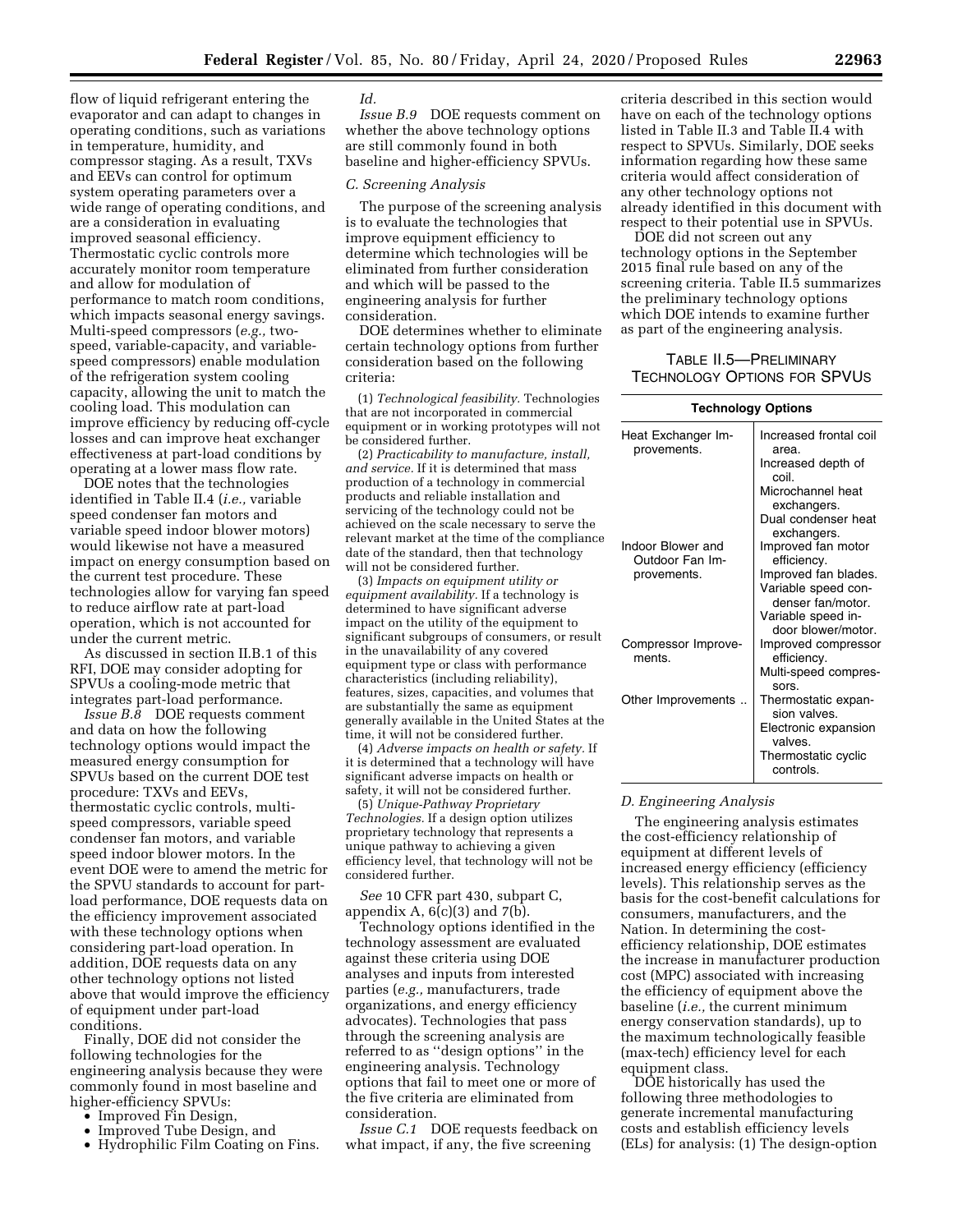approach, which provides the incremental costs of adding to a baseline model design options that will improve its efficiency; (2) the efficiency-level approach, which provides the relative costs of achieving increases in energy efficiency levels, without regard to the particular design options used to achieve such increases; and (3) the costassessment (or reverse engineering) approach, which provides ''bottom-up'' manufacturing cost assessments for achieving various levels of increased efficiency, based on detailed cost data for parts and materials, labor, shipping/ packaging, and investment for models that operate at particular efficiency levels.

#### 1. Baseline Efficiency Levels

For each established equipment class, DOE selects a baseline model as a reference point against which any changes resulting from new or amended energy conservation standards can be measured. The baseline model in each equipment class represents the characteristics of common or typical equipment in that class. Typically, a baseline model is one that just meets the current minimum energy conservation standards and provides basic consumer utility.

If it determines that a rulemaking is necessary, consistent with this analytical approach, DOE tentatively plans to consider the current minimum energy conservation standards 4 to establish the baseline efficiency levels for each equipment class. As discussed in section II.B.1 of this document, the current standards for SPVUs are based on the full-load metrics (*i.e.,* EER and COP). The current standards for SPVUs are found at 10 CFR 431.97 and are presented in Table II.6 of this document. As discussed, the majority of equipment currently available on the market are at the minimum energy conservation standard levels.

# TABLE II.6—CURRENT SPVU ENERGY CONSERVATION STANDARD LEVELS

| Equipment class     | Minimum<br>energy<br>conservation<br>standard level |
|---------------------|-----------------------------------------------------|
| SPVAC <65,000 Btu/h | $\mid$ EER = 11.0.                                  |

<sup>4</sup>The current standards for SPVUs with cooling capacities <65,000 Btu/h are applicable to equipment manufactured on or after September 23, 2019. The current standards for SPVUs with cooling capacities ≥65,000 Btu/h and <135,000 Btu/h are applicable to equipment manufactured on or after October 9, 2015. The current standards for SPVUs with cooling capacities ≥135,000 Btu/h and <240,000 Btu/h are applicable to equipment manufactured on or after October 9, 2016.

TABLE II.6—CURRENT SPVU ENERGY standards rulemaking based on the CONSERVATION STANDARD LEV-ELS—Continued

| Equipment class                            | Minimum<br>energy<br>conservation<br>standard level |
|--------------------------------------------|-----------------------------------------------------|
| SPVHP <65.000 Btu/h                        | $EER = 11.0.$<br>$COP = 3.3.$                       |
| SPVAC ≥65,000 Btu/h and<br><135,000 Btu/h. | $FFR = 10.0$                                        |
| SPVHP ≥65.000 Btu/h and                    | $EER = 10.0$ .                                      |
| <135,000 Btu/h.                            | $COP = 3.0$                                         |
| SPVAC ≥135,000 Btu/h and                   | $FFR = 10.0$                                        |
| <240,000 Btu/h.                            |                                                     |
| SPVHP ≥135.000 Btu/h and                   | $EER = 10.0$ .                                      |
| <240.000 Btu/h.                            | $COP = 3.0.$                                        |
|                                            |                                                     |

To inform its data collection in this RFI, DOE initially reviewed data in DOE's Compliance Certification Database to characterize the distribution of efficiencies for SPVU equipment currently available on the market, analyzing cooling and heating efficiency separately. DOE is making available for comment a document that provides the distributions of EER and COP for SPVUs in all three equipment classes for which DOE has identified units: SPVAC <65,000, SPVAC ≥65,000 Btu/h and <135,000 Btu/h, and SPVHP <65,000 Btu/h.5

*Issue D.1* DOE requests feedback on whether using the current established minimum energy conservation standards for SPVUs are appropriate baseline efficiency levels for DOE to apply to each equipment class in evaluating whether to amend the current energy conservation standards for this equipment, or if there are different efficiency levels DOE should consider to evaluate the baseline efficiency levels in order to better evaluate amending energy conservation standards for this equipment.

*Issue D.2* DOE requests feedback on the appropriate baseline efficiency levels for any newly analyzed equipment classes that are not currently in place or for any contemplated combined equipment classes, as discussed in section II.B.2 of this document. For newly analyzed equipment classes, DOE requests energy use data to develop a baseline relationship between energy use and adjusted volume.

As discussed in section II.B.1 of this document, if DOE were to amend the SPVU test procedure to incorporate a part-load metric, it would conduct any analysis for the energy conservation

amended test procedure, including considering baseline efficiency levels based on a part-load metric.

*Issue D.3* To the extent that it is available, DOE seeks data and information regarding part-load performance for SPVUs currently on the market, in the event that DOE amends the SPVU test procedure to include a part-load energy efficiency metric.

2. Maximum Available and Maximum Technologically Feasible Levels

As part of DOE's analysis, DOE considers the maximum available efficiency level, which is the highestefficiency unit currently available on the market. DOE also considers the maxtech efficiency level, which it defines as the level that represents the theoretical maximum possible efficiency if all available design options are incorporated in a model. In many cases, the max-tech efficiency level is not commercially available because it is not economically feasible.

For the September 2015 final rule, DOE surveyed the AHRI Directory, manufacturers' websites, and technical literature to determine the highest efficiency that SPVU equipment could attain. DOE also discussed what an appropriate max-tech level would be with manufacturers. For all six equipment classes, DOE determined that the maximum technologically feasible efficiency was the maximum available efficiency. For the September 2015 final rule analysis, DOE did not develop COP efficiency levels independent of EER efficiency levels. Rather, DOE developed the COP efficiency levels using a relationship between EER and COP from AHRI Database market data, thus determining a ''median'' COP level for each EER efficiency level. Therefore, DOE did not separately analyze maximum available COP levels as part of the September 2015 final rule. See section II.B.4 of this document for further discussion on heating efficiency levels. *See* chapter 5 of the 2015 final rule technical support document (TSD).6

Table II.7 shows the maximumavailable efficiency levels considered for the September 2015 final rule and based on the current market for each equipment classes, as identified in DOE's Compliance Certification Database.

<sup>5</sup>The supplemental file be found in docket EERE– 2019–BT–STD–0033 at *[https://](https://www.regulations.gov/document?D=EERE-2019-BT-STD-0033-0001) [www.regulations.gov/document?D=EERE-2019-BT-](https://www.regulations.gov/document?D=EERE-2019-BT-STD-0033-0001)[STD-0033-0001.](https://www.regulations.gov/document?D=EERE-2019-BT-STD-0033-0001)* 

<sup>6</sup>The 2015 final rule TSD can be found in docket EERE–2012–BT–STD–0041–0027 at *[https://](https://www.regulations.gov/document?D=EERE-2012-BT-STD-0041-0027) [www.regulations.gov/document?D=EERE-2012-BT-](https://www.regulations.gov/document?D=EERE-2012-BT-STD-0041-0027)[STD-0041-0027.](https://www.regulations.gov/document?D=EERE-2012-BT-STD-0041-0027)*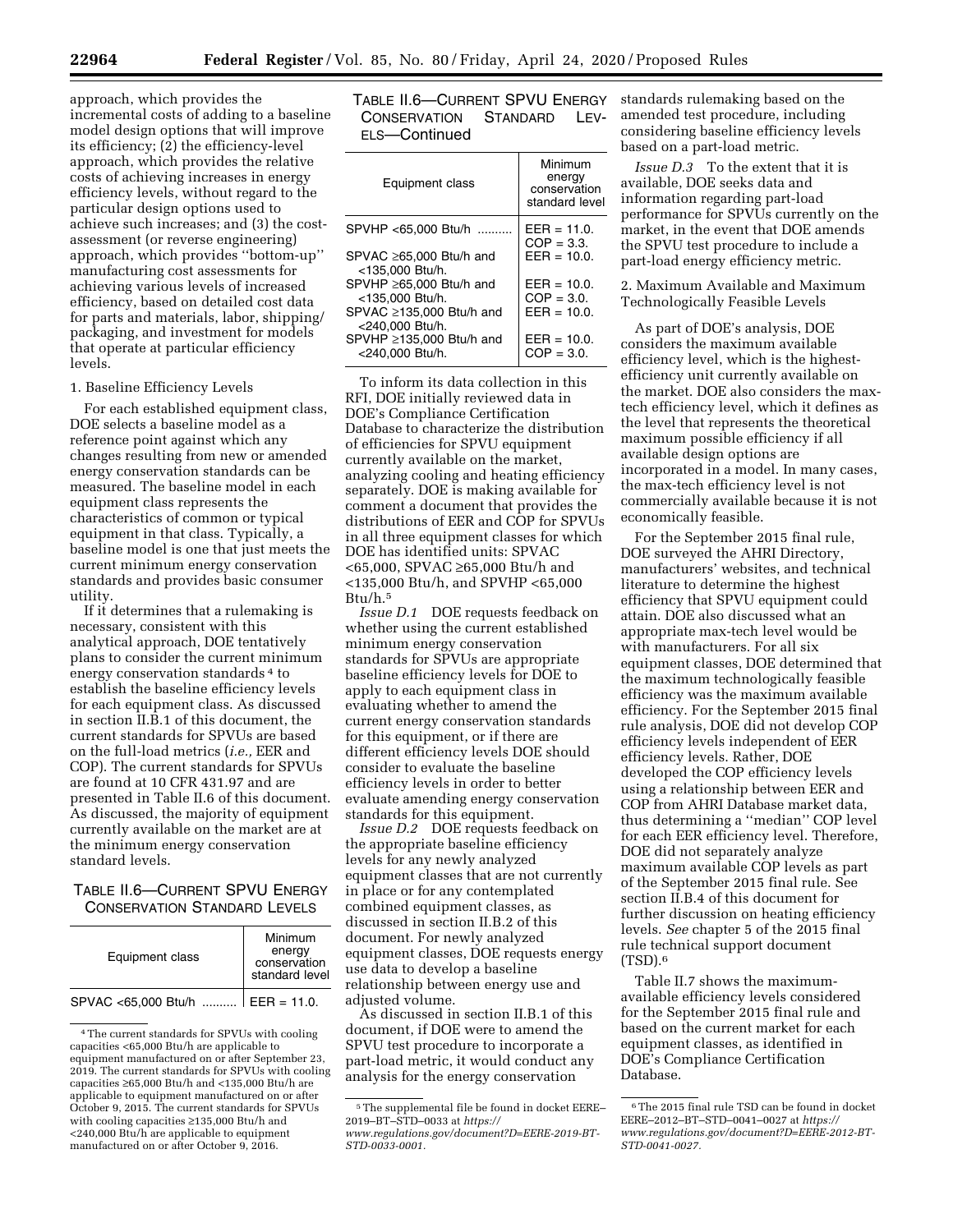| Equipment class | 2015 Final rule     | Current<br>market                     |
|-----------------|---------------------|---------------------------------------|
|                 | 12.3 EER<br>3.9 COP | $12.5$ FFR.<br>$12.0$ FFR.<br>4.1 COP |
|                 | 3.0 COP.            | 11 2 FFR<br>N/A.                      |
|                 | N/A                 | $N/A$ .<br>$N/A$ .                    |

# TABLE II.7—MAXIMUM-AVAILABLE EFFICIENCY LEVELS FOR SPVUS

\* Based on DOE's review of equipment currently available on the market, DOE did not identify any SPVAC models with a cooling capacity greater than 135,000 Btu/h or SPVHP models with cooling capacities greater than 65,000 Btu/h.

*Issue D.4* DOE seeks input on whether the current maximum available efficiency levels are appropriate and technologically feasible for potential consideration as possible energy conservation standards for the equipment at issue. Although the Department has tentatively concluded that the maximum available efficiency level for SPVUs would be the max-tech level, DOE also seeks input as to what efficiency levels should be considered max-tech.

*Issue D.5* DOE seeks feedback on what design options would be incorporated at a max-tech efficiency level. DOE also seeks information as to whether there are limitations on the use of certain combinations of design options.

As discussed in section II.B.1 of this document, if DOE were to amend the SPVU test procedure to incorporate a part-load metric, it would conduct any analysis for an energy conservation standards rulemaking based on the amended test procedure, including considering efficiency levels based on a part-load metric.

*Issue D.6* DOE seeks data and information regarding incremental and maximum-available efficiency levels for each equipment class in the event that the SPVU test procedure includes a part-load energy efficiency metric. In particular, DOE seeks energy use data for equipment operating at part-load capacities, for example, at the part-load test conditions specified in AHRI Standard 340/360 (I/P)–2019, ''2019 Standard for Performance Rating of Commercial and Industrial Unitary Air-Conditioning and Heat Pump Equipment.'' In addition, DOE requests information on the technologies for improving part-load operation, including the order in which manufacturers would likely add such technologies.

3. Manufacturer Production Costs and Manufacturing Selling Price

As described at the beginning of this section, the main outputs of the engineering analysis are cost-efficiency relationships that describe the estimated increases in manufacturer production cost associated with higher-efficiency equipment for the analyzed equipment classes. For the September 2015 final rule, DOE developed the cost-efficiency relationships using a combination of the efficiency level and reverse-engineering approaches, performing teardowns of equipment available on the market at different efficiency levels to estimate the efficiency improvements and costs associated with incorporating specific design options into the assumed baseline model for each analyzed equipment class. 80 FR 57438, 57456– 57459 (Sept. 23, 2015).

*Issue D.7* DOE requests feedback on how manufacturers would incorporate the technology options listed in Table II.3 and Table II.4 to increase energy efficiency in SPVU efficiencies beyond the current levels. This includes information on the order in which manufacturers would incorporate the different technologies to incrementally improve the efficiencies of equipment. DOE also requests feedback on whether the increased energy efficiency would lead to other design changes that would not occur otherwise. DOE is also interested in information regarding any potential impact of design options on a manufacturer's ability to incorporate additional functions or attributes in response to consumer demand.

*Issue D.8* DOE also seeks input on the increase in MPC associated with incorporating each particular design option. Specifically, DOE is interested in whether and how the costs estimated for design options in the September 2015 final rule have changed since the time of that analysis. DOE also requests information on the investments necessary to incorporate specific design options, including, but not limited to,

costs related to new or modified tooling (if any), materials, engineering and development efforts to implement each design option, and manufacturing/ production impacts.

*Issue D.9* DOE requests comment on whether certain design options may not be applicable to (or incompatible with) specific equipment classes.

DOE directly analyzed one equipment class in the September 2015 final rule (*i.e.,* SPVACs with a cooling capacity <65,000 Btu/h). DOE then performed a more limited analysis of the other equipment classes based on limited physical/virtual teardowns and scaling the results from the analysis conducted for SPVACs with a cooling capacity <65,000 Btu/h. *See* chapter 5 of the September 2015 final rule TSD for the cost-efficiency curves developed in that rulemaking. 80 FR 57438, 57459–57460 (Sept. 23, 2015).

*Issue D.10* DOE seeks feedback on whether the approach of directly analyzing the SPVACs <65,000 Btu/h equipment class and scaling the results to other equipment classes is appropriate for a future SPVU energy conservation standards rulemaking, should one be undertaken. DOE requests comment on whether it is necessary to individually analyze all or some of the available equipment classes.

As discussed in the September 2015 final rule, for SPVACs ≥65,000 and <135,000 Btu/h, there were no models on the market above the ASHRAE level, and for SPVHPs ≥65,000 and ≥135,000 Btu/h and SPVUs ≥135,000 Btu/h and <240,000 Btu/h, there were no models on the market at all. As a result, DOE had no basis with which to develop higher efficiency levels or conduct analyses for those equipment classes. As a result, DOE adopted amended standards for those equipment classes equivalent to levels specified in ASHRAE Standard 90.1–2013, as required by EPCA. 80 FR 57438, 57456 (Sept. 23, 2015).

*Issue D.11* DOE requests information on how to conduct the cost-efficiency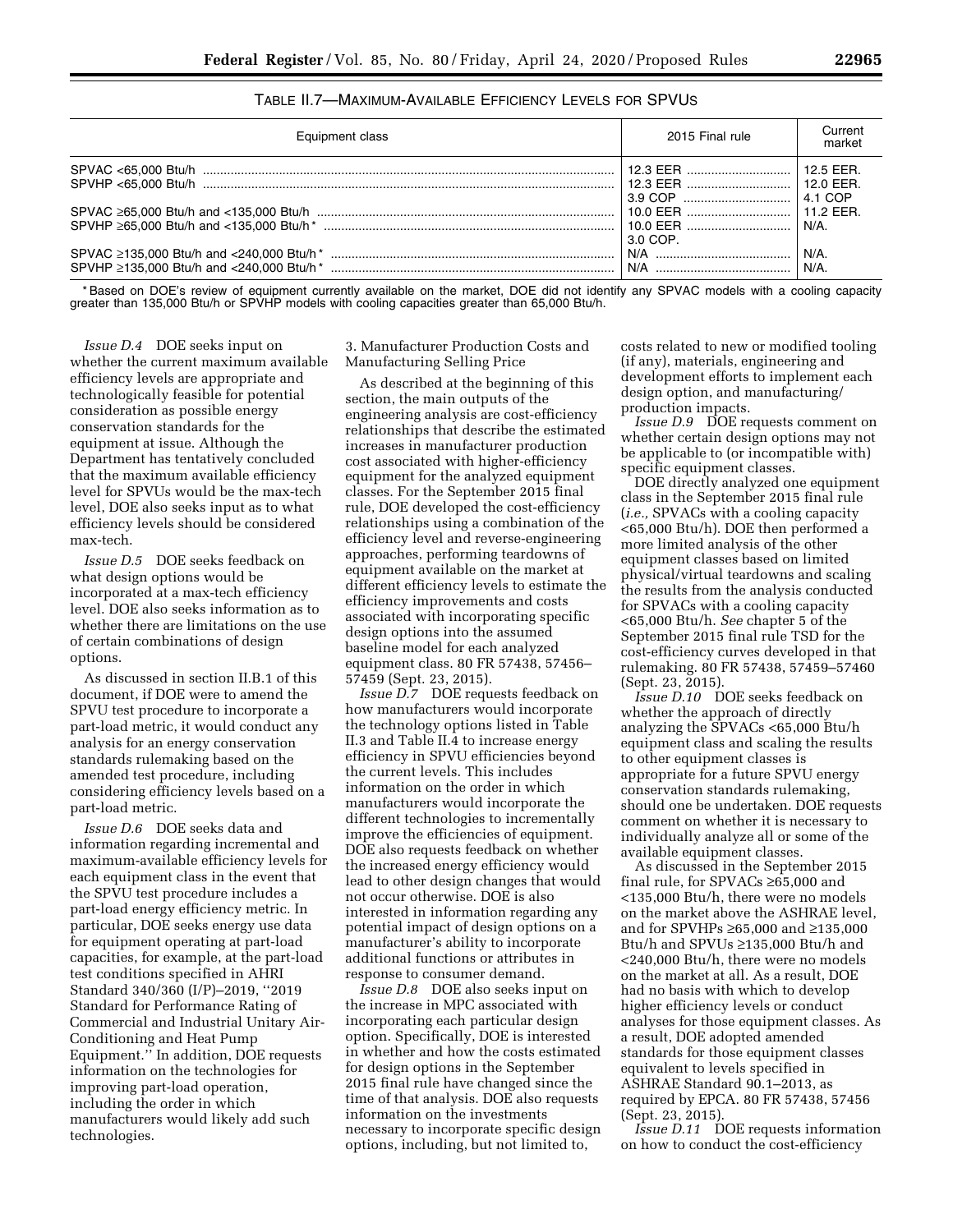analyses for equipment classes without models on the market and for which DOE does not have data, and whether the approach used in the 2015 final rule is appropriate.

To account for manufacturers' nonproduction costs and profit margin, DOE applies a non-production cost multiplier (the manufacturer mark-up) to the MPC. The resulting manufacturer selling price (MSP) is the price at which the manufacturer distributes a unit into commerce. For the September 2015 final rule, DOE used a manufacturer mark-up of 1.28 for all SPVUs. See chapter 5 of the September 2015 final rule TSD.

*Issue D.12* DOE requests feedback on whether manufacturer mark-up of 1.28 is appropriate for SPVUs, or if a different value would be more appropriate.

# *E. Mark-Ups Analysis and Distribution Channels*

In generating end-user price inputs for the life-cycle cost (LCC) analysis and the national impact analysis (NIA), DOE must identify distribution channels (*i.e.,*  how the products are moved from the manufacturer to the consumer), and estimate relative sales volumes through each channel. Additionally, DOE needs to determine the cost to the commercial consumer of a baseline piece of equipment that satisfies the currently applicable standards, and the cost of the more-efficient piece of equipment the consumer would purchase under potential new and/or amended standards. By applying a multiplier called a ''mark-up'' to the MSP, DOE estimates the commercial consumer's price. The appropriate mark-ups for determining the end-user equipment price depend on the distribution channels (*i.e.,* how equipment is distributed from the manufacturer to the consumer), and estimated relative sales volumes through each channel.

In the September 2015 final rule, DOE identified four distribution channels based on a literature review and interviews with SPVU manufacturers, two distribution channels representing the sale of new equipment, and two representing the sale of replacement equipment. A recent literature review indicates that the end users of SPVUs have not changed since the September 2015 final rule. 80 FR 57438, 57460– 57461 (Sept. 23, 2015).

In the first new equipment distribution channel, an SPVU manufacturer sells the product to a heating, ventilation, and air conditioning (HVAC) distributor, who sells to a modular building manufacturer, who sells to the end user. Manufacturer → HVAC Distributor → Modular Building Manufacturer  $\rightarrow$ End User

In the second new equipment distribution channel, an SPVU manufacturer sells the product to an HVAC distributor, who sells to a modular building manufacturer, who sells to the end user, via a general contractor.

Manufacturer  $\rightarrow$  HVAC Distributor  $\rightarrow$ Modular Building Manufacturer  $\rightarrow$ General Contractor → End User

In the first replacement distribution channel, an SPVU manufacturer sells the product to an HVAC distributor, who sells it to a modular building distributor, who sells it to the end user. Manufacturer  $\rightarrow$  HVAC Distributor  $\rightarrow$ 

Modular Building Distributor  $\rightarrow$ End user

Finally, in the second replacement distribution channel, an SPVU manufacturer sells the product to an HVAC distributor, who sells it to a mechanical contractor, who sells it to the end user.

Manufacturer → HVAC Distributor → Mechanical Contractor  $\rightarrow$  End user

Were DOE to undertake an energy conservation standards rulemaking, DOE would determine the mark-ups for wholesalers, modular building manufacturers, and contractors by examining the updated versions of the sources of information used in the previous energy conservation standards rulemaking for SPVUs. In the September 2015 final rule, DOE developed baseline and incremental mark-ups based on available financial data. More specifically, DOE based the airconditioning wholesaler/distributor mark-ups on data from the Heating, Air Conditioning, and Refrigeration Distributors International (HARDI) 2013 Profit Report.7 DOE also used financial data from the U.S. Census Bureau 8 to estimate mark-ups for modular building manufacturers, modular building distributors, mechanical contractors, and general contractors. *See* Chapter 6 of the September 2015 final rule TSD for more details on mark-ups and distribution channels.

*Issue E.1* DOE requests information on the existence of any distribution channels other than the four distribution channels identified in the September 2015 final rule that are used to distribute the SPVU equipment at

issue into the market. DOE also requests data on the fraction of SPVUs that go through each of the four identified distribution channels, as well as the fraction of sales that go through any other identified channels. DOE also welcomes comment on its approach to estimating mark-ups and any financial data available that would assist DOE in developing mark-ups for the various segments in the above-mentioned distribution channels.

## *F. Energy Use Analysis*

As part of a typical rulemaking process, DOE conducts an energy use analysis to identify how equipment is used by consumers, and thereby determine the energy savings potential of energy efficiency improvements. To determine the energy savings potential, DOE develops estimates of the annual unit energy consumption (UEC) for each efficiency level developed in the engineering analysis. The energy savings are calculated by comparing the UEC of a baseline product to the UECs of higher-efficiency products. In the September 2015 final rule, DOE used Energy Plus,<sup>9</sup> a whole building energy simulation program, to develop estimates of the UECs for SPVUs. SPVUs are most commonly used in modular buildings, such as classrooms, telecommunications shelters, and modular offices for a variety of other industries. In the September 2015 final rule, DOE simulated the energy use in three types of buildings: Modular offices, modular schools, and telecommunications structures. DOE developed State-specific unit energy consumption estimates in order to account for the variability of energy use by climate. 80 FR 57438, 57462 (Sept. 23, 2015).

# 1. Model Buildings

DOE developed three prototypical building models to simulate modular offices, modular schools, and telecommunications structures. For offices and schools, a 1,568 sq. ft. woodframe structure was developed that had performance characteristics (lighting density, ventilation, envelope, economizer usage) meeting the requirements of ASHRAE 90.1–2004. Schedules and load profiles were taken from the DOE commercial reference buildings for primary schools and small offices. For telecommunications shelters, a 240 sq. ft. precast concrete structure was developed. These shelters were assumed to operate with a constant thermal load of 6.86 kW (23,400 Btu/h)

<sup>7</sup>Heating, Air-conditioning & Refrigeration Distributors International (HARDI), 2013 Profit Report (2012 Data) (Available at: *[http://](http://www.hardinet.org/Profit-Report) [www.hardinet.org/Profit-Report](http://www.hardinet.org/Profit-Report)*).

<sup>8</sup>Available at: *[https://www.census.gov/programs](https://www.census.gov/programs-surveys/economic-census.html)[surveys/economic-census.html.](https://www.census.gov/programs-surveys/economic-census.html)* 

<sup>9</sup>Available at: *[http://apps1.eere.energy.gov/](http://apps1.eere.energy.gov/buildings/energyplus/)  [buildings/energyplus/.](http://apps1.eere.energy.gov/buildings/energyplus/)*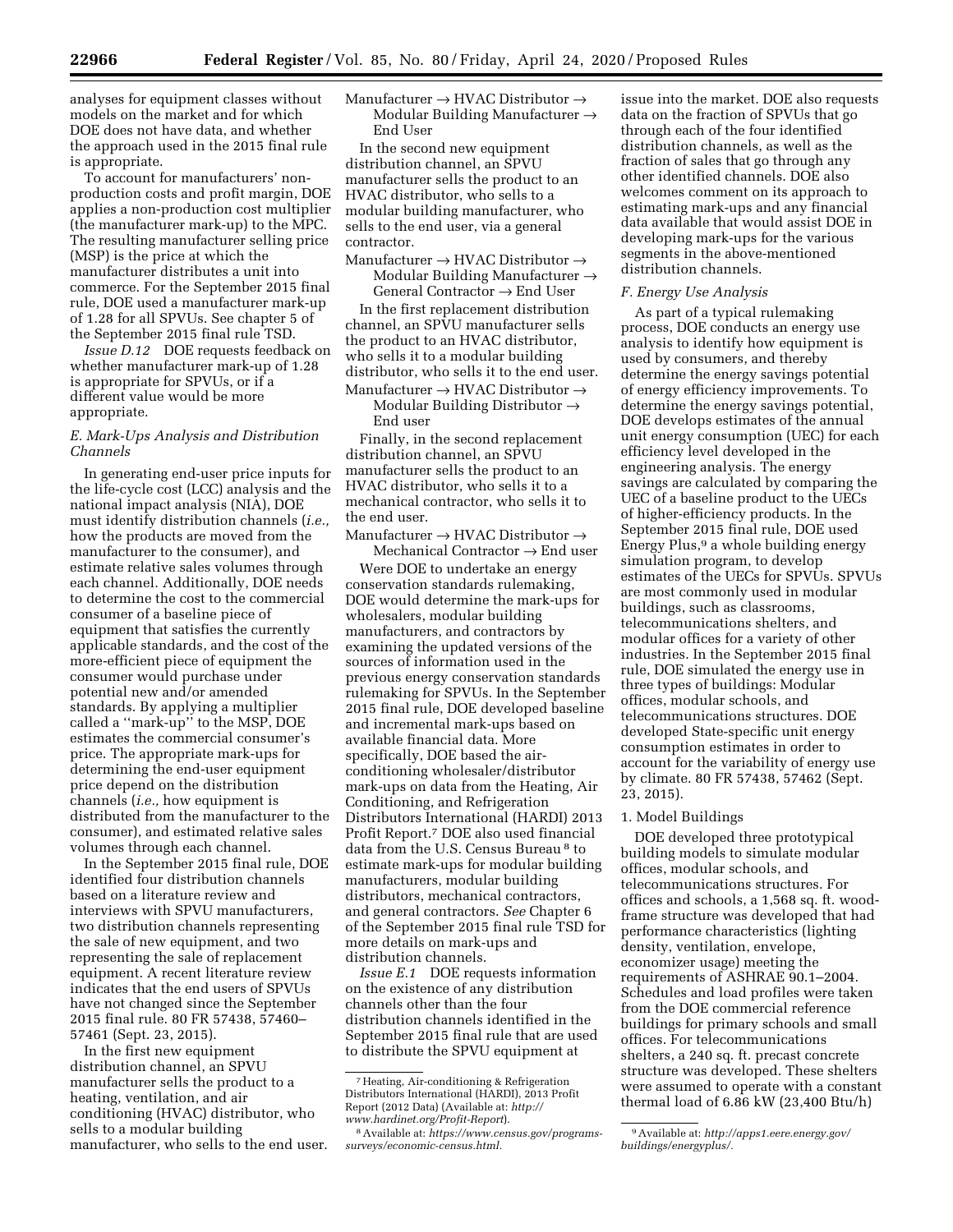during all hours of the year, thus requiring year-round cooling. DOE plans to continue to use the model building approach as it provides DOE with the capability to measure the diverse loads conditions that SPVUs encounter in the field. For a detailed discussion of the building models see Chapter 7 of the 2015 final rule TSD.

*Issue F.1* DOE requests comment on the simulation approach that was used in the analysis for the September 2015 final rule. Specifically, should any other types of commercial buildings be included in the energy use analysis?

*Issue F.2* DOE seeks input on the assumption that the internal cooling load of telecommunications structures is constant. As part of the energy use analysis for the September 2015 final rule, DOE could not identify a source for the typical load profiles of telecommunications structures, as it did for schools and offices. Instead, DOE based its cooling load assumptions on computer server room environments, which maintain a constant cooling load. DOE requests input on whether this was a valid basis for comparison and how cooling loads may vary as telecommunications traffic changes throughout the day.

*Issue F.3* DOE requests feedback on the use of economizers in telecommunications structures. As part of the energy use analysis for the September 2015 final rule, DOE assigned economizers to offices and schools in all climate zones except for the hot-humid regions (zones 1A, 2A, 3A, and 4A), in line with ASHRAE guidelines for economizer use. There are no ASHRAE guidelines for economizers in telecommunications structures, and discussions with manufacturers indicated that economizer use is driven by individual corporate user specifications, not climate zone. Manufacturers estimated that 45 percent of telecommunications structures have economizers and that 55 percent do not. Therefore, in the energy use analysis, DOE simulated all telecommunications buildings with and without economizers and weighted the results using the 45 percent and 55 percent market share breakdown. DOE seeks input on this approach and requests input about whether economizers should be assigned by climate zone.

# *G. Life-Cycle Cost and Payback Period Analysis*

DOE conducts the LCC and PBP analysis to evaluate the economic effects of potential energy conservation standards for SPVUs on individual customers. For any given efficiency level, DOE measures the PBP and the

change in LCC relative to an estimated baseline level. The LCC is the total customer expense over the life of the equipment, consisting of purchase, installation, and operating costs (expenses for energy use, maintenance, and repair). Inputs to the calculation of total installed cost include the cost of the equipment—which includes MSPs, distribution channel markups, and sales taxes—and installation costs. Inputs to the calculation of operating expenses include annual energy consumption, energy prices and price projections, repair and maintenance costs, equipment lifetimes, discount rates, and the year that compliance with new and amended standards is required.

## 1. Repair and Maintenance Costs

In order to develop annual operating costs and savings for the life-cycle cost analysis, DOE must estimate repair and maintenance costs over the lifetime of the SPVU. In the September 2015 final rule, DOE used RS Means 10 in order to develop annualized repair and maintenance costs. The repair costs represent the expenses associated with repairing or replacing a damaged component of an SPVU that has failed, and the first instance of a significant repair typically occurs about 10 years after purchase. The materials portion of the repair cost scales with the manufacturer selling price, although the labor portion stays constant, so higherefficiency units will typically have higher repair costs. The annual maintenance cost represents expenses associated with ensuring continued operation of the covered equipment over time, something which remained constant across all efficiency levels. For a detailed discussion of the repair and maintenance cost estimates, see Chapter 8 of the 2015 final rule TSD. RS Means is a leading source for facility repair and maintenance data for space conditioning equipment, and, as such, DOE intends to continue to use RS Means for any future rulemakings for SPVUs.

*Issue G.1* DOE requests feedback and data on whether maintenance costs differ in comparison to the baseline maintenance costs for any of the specific technology options listed in Table II.3 and Table II.4. To the extent that these costs differ, DOE seeks supporting data and an explanation of the reasons for those differences.

*Issue G.2* DOE requests information and data on the frequency of repair and repair costs by equipment class for the technology options listed in Table II.3

and Table II.4. While DOE is interested in information regarding each of the listed technology options, DOE is also interested in the extent to which consumers simply replace, as opposed to repair, failed equipment.

# *H. Shipments Analysis*

DOE develops shipments forecasts of SPVUs to calculate the national impacts of potential amended energy conservation standards on energy consumption, net present value (NPV), and future manufacturer cash flows. DOE shipments projections are based on available historical data broken out by equipment class, capacity, and efficiency. Current sales estimates allow for a more accurate model that captures recent trends in the market. In the September 2015 final rule, DOE used three data sources to develop its shipments model: (1) Actual shipments of SPVUs in 2005 provided by AHRI; (2) a graph displaying the shipments trend from 2006–2014 provided by AHRI, and (3) floor space production data from the modular building institute from 1994– 2005. 80 FR 57438, 57469–57470 (Sept. 23, 2015). The modular building floor space production data was used to develop shipments prior to 2005, which is necessary to account for replacement shipments in future years once the older stock of SPVUs reach the end of their useful life. Future new construction shipments for offices and schools were based on floor space projections from the 2015 Energy Information Administration's *Annual Energy Outlook* (*AEO*).11 New construction shipments for the telecommunication sector were based on data of power and communication line construction from the U.S. Census.12 DOE intends to project future shipments using the most current *AEO* and Census data, as new shipments of SPVUs should track floor space of the industries that use SPVUs.

*Issue H.1* DOE requests the most recent annual sales data for SPVUs (*i.e.,*  number of shipments), as well as historical annual sales data going back to 2015. DOE also requests the shipments by equipment class and efficiency level for the most recent year available and if possible, for each year going back to 2015.

Table II.8 presents the shipments and market shares from the year 2015 in the

<sup>10</sup>RS Means, CostWorks 2014 (2014) (Available at: *<http://www.rsmeansonline.com>*) (Last accessed Feb. 27, 2014).

<sup>11</sup>Available at: *[https://www.eia.gov/outlooks/aeo/](https://www.eia.gov/outlooks/aeo/pdf/0383(2015).pdf)  [pdf/0383\(2015\).pdf](https://www.eia.gov/outlooks/aeo/pdf/0383(2015).pdf)* (Last accessed April 18, 2015).

<sup>12</sup>Available at: U.S. Census Bureau. County Business Patterns. *[www.census.gov/econ/cbp/](http://www.census.gov/econ/cbp/index.html)  [index.html](http://www.census.gov/econ/cbp/index.html)* (Last accessed April 15, 2014).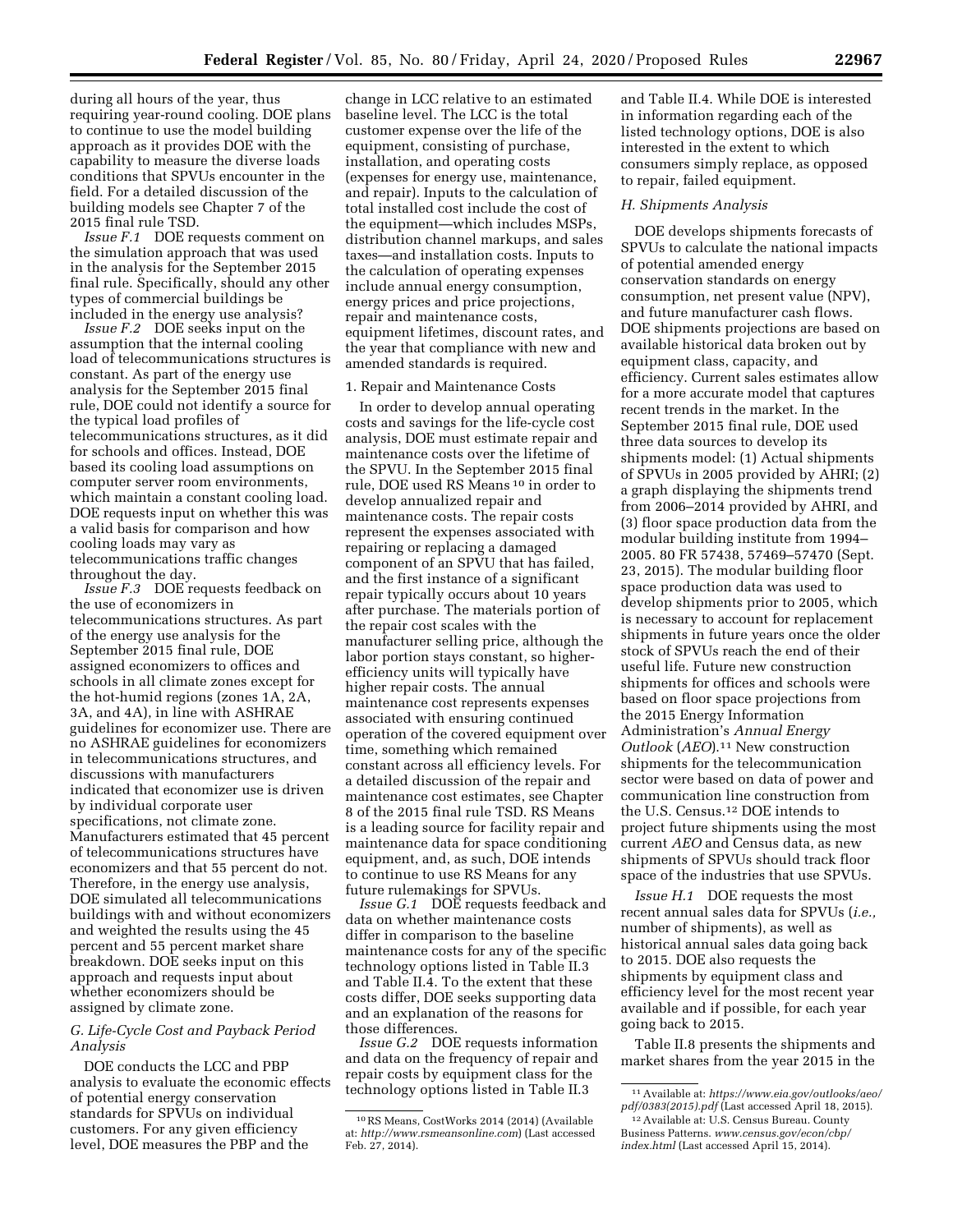National Impact Analysis 13 spreadsheet for the September 2015 final rule. As requested in Issue H.1 DOE seeks to

update this table with shipments and market shares by EER bin for the most recent year available. Interested parties are also encouraged to provide additional shipments data as may be relevant.

| TABLE II.8-SUMMARY TABLE OF SHIPMENTS-RELATED DATA REQUESTS FOR SPVUS |  |
|-----------------------------------------------------------------------|--|
|-----------------------------------------------------------------------|--|

| Equipment class                                      | Annual sales<br>(2015)   | Fraction of annual sales (%)       |                                    |            |                                         |
|------------------------------------------------------|--------------------------|------------------------------------|------------------------------------|------------|-----------------------------------------|
|                                                      |                          | 9-10 EER                           | 10-11 EER                          | 11-12 EER  | $>12$ FFR                               |
| SPVAC ≥135,000 Btu/h and <240,000 Btu/h <sup>*</sup> | 41.741<br>17.343<br>.868 | 80.8<br>80.8<br>80.8<br>N/A<br>N/A | 18.1<br>18.1<br>18.1<br>N/A<br>N/A | N/A<br>N/A | 0<br>$\Omega$<br>$\Omega$<br>N/A<br>N/A |
|                                                      |                          | N/A                                | N/A                                | N/A        | N/A                                     |

\* DOE did not identify any SPVAC models with a cooling capacity greater than 135,000 Btu/h or SPVHP models with cooling capacities greater than 65,000 Btu/h.

If disaggregated fractions of annual sales are not available at the equipment class or efficiency level, DOE requests more aggregated fractions of annual sales at the equipment category level.

*Issue H.2* In the September 2015 final rule, DOE determined that SPVU lifetimes range from 10 to 25 years, with an average lifetime of 15 years. 80 FR 57438, 57467 (Sept. 23, 2015). DOE requests comment on the estimated average lifetime of 15 years, as well as any new data or information about the lifetimes of SPVUs. DOE also requests input on whether the lifetimes changes by equipment class, efficiency, or end use.

# *I. Manufacturer Impact Analysis*

The purpose of the manufacturer impact analysis (MIA) is to estimate the financial impact of amended energy conservation standards on manufacturers of SPVUs, and to evaluate the potential impact of such standards on direct employment and manufacturing capacity. The MIA includes both quantitative and qualitative aspects. The quantitative part of the MIA primarily relies on the Government Regulatory Impact Model (GRIM), an industry cash-flow model adapted for each product in this analysis, with the key output being industry net present value (INPV). The qualitative part of the MIA addresses the potential impacts of energy conservation standards on manufacturing capacity and manufacturing employment, as well as factors such as product characteristics, impacts on particular subgroups of firms, and important market and product trends.

As part of the MIA, DOE intends to analyze impacts of amended energy conservation standards on subgroups of

manufacturers of covered equipment, including small business manufacturers. DOE uses the Small Business Administration's (SBA) small business size standards to determine whether manufacturers qualify as small businesses, which are listed by the applicable North American Industry Classification System (NAICS) code.14 Manufacturing of SPVUs is classified under NAICS 333415, ''Air-Conditioning and Warm Air Heating Equipment and Commercial and Industrial Refrigeration Equipment Manufacturing,'' and the SBA sets a threshold of 1,250 employees or less for a domestic entity to be considered as a small business. This employee threshold includes all employees in a business' parent company and any other subsidiaries.

One aspect of assessing manufacturer burden involves examining the cumulative impact of multiple DOE standards and the product-specific regulatory actions of other Federal agencies that affect the manufacturers of a covered product or equipment. While any one regulation may not impose a significant burden on manufacturers, the combined effects of several existing or impending regulations may have serious consequences for some manufacturers, groups of manufacturers, or an entire industry. Assessing the impact of a single regulation may overlook this cumulative regulatory burden. In addition to energy conservation standards, other regulations can significantly affect manufacturers' financial operations. Multiple regulations affecting the same manufacturer can strain profits and lead companies to abandon product lines or markets with lower expected future returns than competing products. For

these reasons, DOE conducts an analysis of cumulative regulatory burden as part of its rulemakings pertaining to appliance efficiency.

*Issue I.1* To the extent feasible, DOE seeks the names and contact information of any domestic or foreignbased manufacturers that distribute SPVUs in commerce in the United States.

*Issue I.2* DOE identified small businesses as a subgroup of manufacturers that could be disproportionally impacted by amended energy conservation standards. DOE requests the names and contact information of small business manufacturers (as defined by the SBA's size threshold) of SPVUs that distribute products in commerce in the United States. In addition, DOE requests comment on any other manufacturer subgroups that could be disproportionally impacted by amended energy conservation standards. DOE requests feedback on any potential approaches that could be considered to address impacts on manufacturers, including small businesses.

*Issue I.3* DOE requests information regarding the cumulative regulatory burden impacts on manufacturers of SPVUs associated with: (1) Other DOE standards applying to different equipment that these manufacturers may also make and (2) equipmentspecific regulatory actions of other Federal agencies. DOE also requests comment on its methodology for computing cumulative regulatory burden and whether there are any flexibilities it can consider that would reduce this burden while remaining consistent with the requirements of EPCA.

<sup>13</sup>Available at: *[https://www.regulations.gov/](https://www.regulations.gov/document?D=EERE-2012-BT-STD-0041-0029)  [document?D=EERE-2012-BT-STD-0041-0029](https://www.regulations.gov/document?D=EERE-2012-BT-STD-0041-0029)* (Last accessed Sept 2, 2019).

<sup>14</sup>Available online at *[https://www.sba.gov/](https://www.sba.gov/document/support--table-size-standards) [document/support--table-size-standards.](https://www.sba.gov/document/support--table-size-standards)*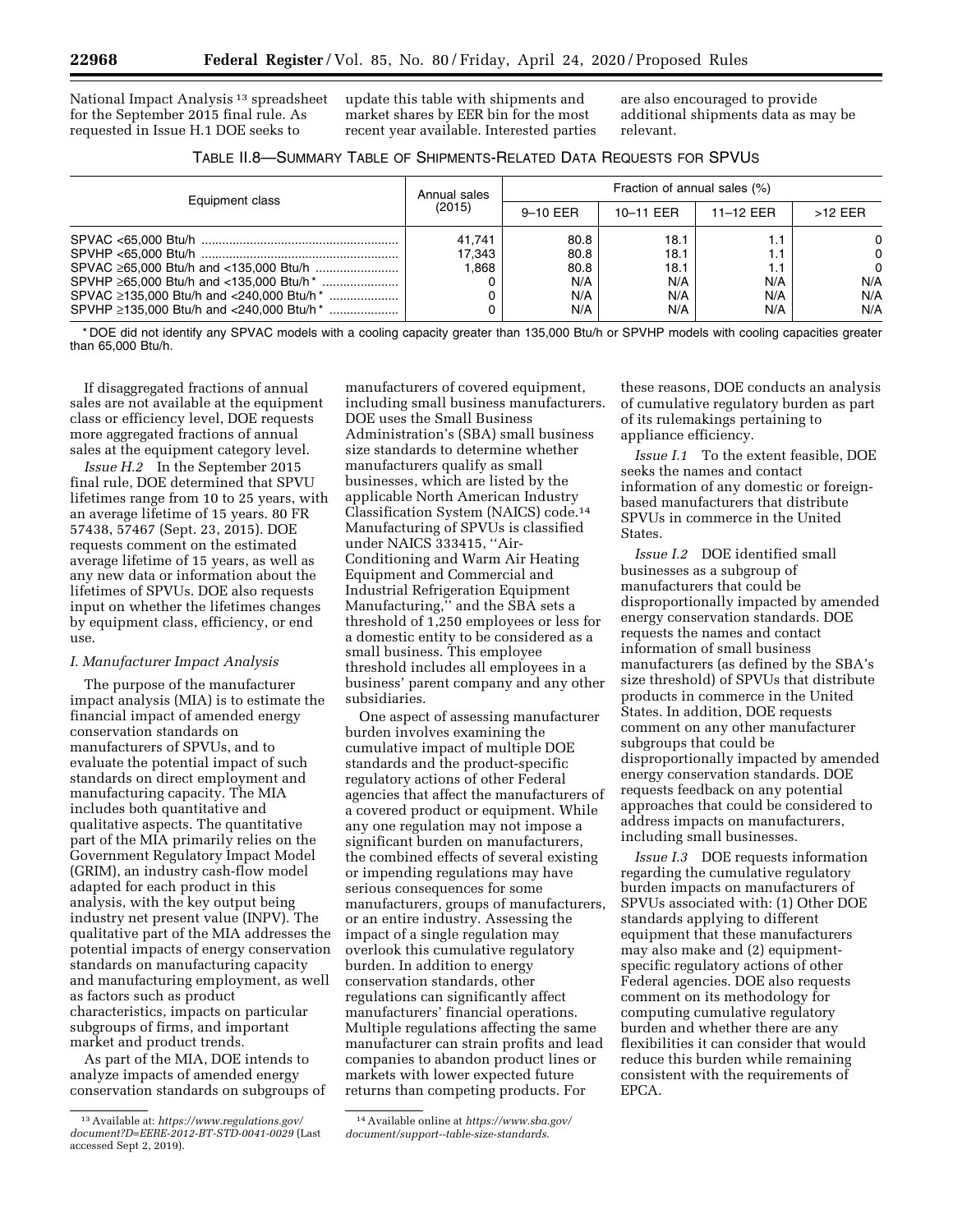# *J. Other Energy Conservation Standards Topics*

## 1. Market Failures

In the field of economics, a market failure is a situation in which the market outcome does not maximize societal welfare. Such an outcome would result in unrealized potential welfare. DOE welcomes comment on any aspect of market failures, especially those in the context of amended energy conservation standards for SPVUs.

# 2. Emerging Smart Technology Market

DOE published an RFI on the emerging smart technology appliance and equipment market. 83 FR 46886 (Sept. 17, 2018). In that RFI, DOE sought information to better understand market trends and issues in the emerging market for appliances and commercial equipment that incorporate smart technology. DOE's intent in issuing the RFI was to ensure that DOE did not inadvertently impede such innovation in fulfilling its statutory obligations in setting efficiency standards for covered products and equipment. DOE seeks comments, data, and information on the issues presented in that RFI as they may be applicable to energy conservation standards for SPVUs.

## 3. Other Issues

Additionally, DOE welcomes comments on any other aspects of energy conservation standards for SPVUs that may not specifically be identified in this document. In particular, DOE notes that under Executive Order 13771, ''Reducing Regulation and Controlling Regulatory Costs,'' Executive Branch agencies such as DOE are directed to manage the costs associated with the imposition of expenditures required to comply with Federal regulations. *See* 82 FR 9339 (Feb. 3, 2017). Consistent with that Executive Order, DOE encourages the public to provide input on measures DOE could take to lower the cost of its energy conservation standards rulemakings, recordkeeping and reporting requirements, and compliance and certification requirements applicable to SPVUs while remaining consistent with the requirements of EPCA.

# **III. Submission of Comments**

DOE invites all interested parties to submit in writing by the date specified previously in the **DATES** section of this document, comments and information on matters addressed in this document and on other matters relevant to DOE's consideration of amended energy conservations standards for SPVUs.

After the close of the comment period, DOE will review the public comments received and may begin collecting data and conducting the analyses discussed in this RFI.

*Submitting comments via [http://](http://www.regulations.gov) [www.regulations.gov.](http://www.regulations.gov)* The *[http://](http://www.regulations.gov) [www.regulations.gov](http://www.regulations.gov)* web page requires you to provide your name and contact information. Your contact information will be viewable to DOE Building Technologies Office staff only. Your contact information will not be publicly viewable except for your first and last names, organization name (if any), and submitter representative name (if any). If your comment is not processed properly because of technical difficulties, DOE will use this information to contact you. If DOE cannot read your comment due to technical difficulties and cannot contact you for clarification, DOE may not be able to consider your comment.

However, your contact information will be publicly viewable if you include it in the comment or in any documents attached to your comment. Any information that you do not want to be publicly viewable should not be included in your comment, nor in any document attached to your comment. Following such instructions, persons viewing comments will see only first and last names, organization names, correspondence containing comments, and any documents submitted with the comments.

Do not submit to *[http://](http://www.regulations.gov) [www.regulations.gov](http://www.regulations.gov)* information for which disclosure is restricted by statute, such as trade secrets and commercial or financial information (hereinafter referred to as Confidential Business Information (CBI)). Comments submitted through *[http://](http://www.regulations.gov) [www.regulations.gov](http://www.regulations.gov)* cannot be claimed as CBI. Comments received through the website will waive any CBI claims for the information submitted. For information on submitting CBI, see the Confidential Business Information section.

DOE processes submissions made through *<http://www.regulations.gov>*  before posting. Normally, comments will be posted within a few days of being submitted. However, if large volumes of comments are being processed simultaneously, your comment may not be viewable for up to several weeks. Please keep the comment tracking number that *[http://](http://www.regulations.gov) [www.regulations.gov](http://www.regulations.gov)* provides after you have successfully uploaded your comment.

*Submitting comments via email, hand delivery/courier, or postal mail.*  Comments and documents submitted

via email, hand delivery/courier, or postal mail also will be posted to *[http://](http://www.regulations.gov) [www.regulations.gov.](http://www.regulations.gov)* If you do not want your personal contact information to be publicly viewable, do not include it in your comment or any accompanying documents. Instead, provide your contact information on a cover letter. Include your first and last names, email address, telephone number, and optional mailing address. The cover letter will not be publicly viewable as long as it does not include any comments.

Include contact information each time you submit comments, data, documents, and other information to DOE. If you submit via postal mail or hand delivery/ courier, please provide all items on a CD, if feasible, in which case it is not necessary to submit printed copies. No telefacsimiles (faxes) will be accepted.

Comments, data, and other information submitted to DOE electronically should be provided in PDF (preferred), Microsoft Word or Excel, WordPerfect, or text (ASCII) file format. Provide documents that are not secured, written in English, and free of any defects or viruses. Documents should not contain special characters or any form of encryption, and, if possible, they should carry the electronic signature of the author.

*Campaign form letters.* Please submit campaign form letters by the originating organization in batches of between 50 to 500 form letters per PDF or as one form letter with a list of supporters' names compiled into one or more PDFs. This reduces comment processing and posting time.

*Confidential Business Information.*  Pursuant to 10 CFR 1004.11, any person submitting information that he or she believes to be confidential and exempt by law from public disclosure should submit via email, postal mail, or hand delivery/courier two well-marked copies: One copy of the document marked ''confidential'' including all the information believed to be confidential, and one copy of the document marked ''non-confidential'' with the information believed to be confidential deleted. Submit these documents via email or on a CD, if feasible. DOE will make its own determination about the confidential status of the information and treat it according to its determination.

It is DOE's policy that all comments may be included in the public docket, without change and as received, including any personal information provided in the comments (except information deemed to be exempt from public disclosure).

DOE considers public participation to be a very important part of the process